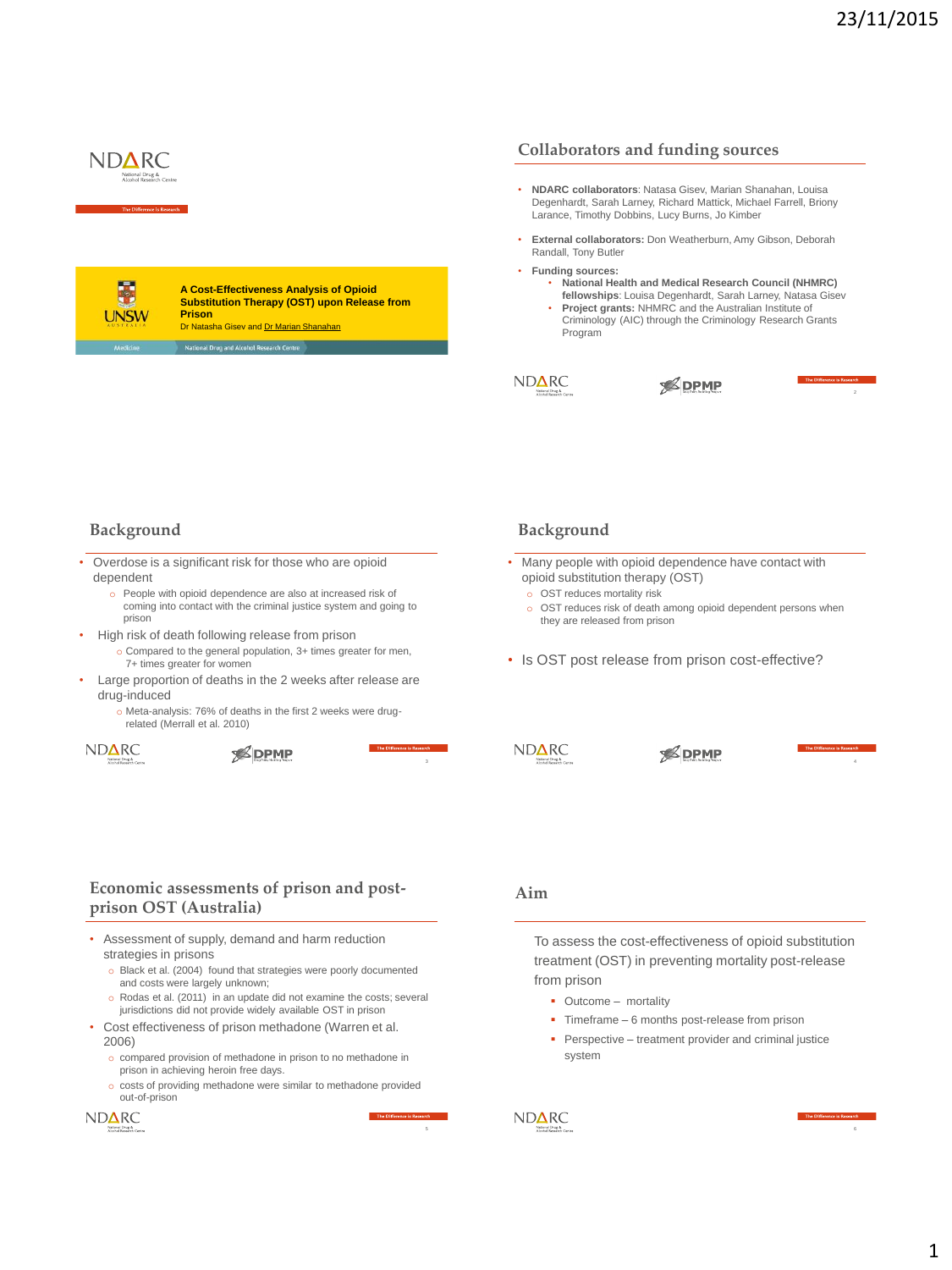# **Cost effectiveness analysis**

- Economic method to assess additional cost (cost savings) required (gained) to achieve a given outcome
- Compare costs and outcomes between 2 alternatives
- Incremental cost effectiveness ratio (ICER)
	- o ICER =  $[Cost_A Cost_B] / [Outcome_A Outcome_B]$

# **Methods and Data**

- NSW Administrative linked data • Reoffending Database (1993 – 2012) • Incarceration (2000 to 2012) • Pharmaceutical Drugs of Addiction System (1985 to 2010) • National Death Index • Resources and costs included (2012 AUD) • All OST treatment, • Social costs of crime
	- Police and Court costs
	- Prison costs

NDARC

**SDPMP** 



NDARC

### **Methods**

#### Selection criteria

- Had entered OST at least once between 1985 and 2010 (proxy for dependence)
- First release from prison following their first OST entry

#### Comparator groups

- 1. Those who received OST within the first week of release from prison (N = 7892)
- 2. Those who did not receive OST within the first week of release from prison  $(N = 8181)$

Gisev, Shanahan, Weatherburn, Mattick, Larney, Burns, Degenhardt (2015) Addiction (Online, Sept)



**SPMP** 

### **Methods**

- Observational data (potential biases)
	- o propensity score matching (PSM): matched on age, sex, Indigenous identity, juvenile offending history, number of recorded offences prior to entering prison, number of prior OST episodes, duration of index prison episode

**SDPMP** 

- $o$   $n= 6734$  in each group
- Multivariate and logistic regression analysis to account for differential factors not accounted for in PSM
- Bootstrapping to estimate ICER, confidence intervals, costeffectiveness acceptability curves, and net monetary benefit



 $\ddot{\phantom{0}}$ 

**SPMP** 

10

# **Crude costs (before PSM and regression analysis)**

|                               | <b>Released onto</b><br><b>OST</b> | <b>Not released</b><br>onto OST | <b>Difference</b>                |
|-------------------------------|------------------------------------|---------------------------------|----------------------------------|
| <b>Treatment</b>              | \$2.297                            | \$270                           | \$2,026                          |
| Criminal justice system (CJS) |                                    |                                 |                                  |
| Police                        | \$3,105                            | \$2,880                         | \$225                            |
| Court                         | \$1,575                            | \$1,554                         | \$21                             |
| <b>Penalties</b>              | \$52                               | \$63                            | $-511$                           |
| Prison                        | \$4,808                            | \$4.217                         | \$591                            |
| <b>Total CJS</b>              | \$9.539                            | \$8.714                         | \$825                            |
| Social costs of<br>crime      | \$3.126                            | \$2.893                         | \$232                            |
| Total                         | \$14,962                           | \$11,878                        | \$3,085                          |
| Alcohol Research Center       |                                    |                                 | The Difference is Research<br>11 |

# **Mean costs and deaths after PSM and regression analyses**

|                         | <b>Released</b><br>onto OST | Not released<br>onto OST                                                                                        | <b>Difference</b> | 95% CI                           |
|-------------------------|-----------------------------|-----------------------------------------------------------------------------------------------------------------|-------------------|----------------------------------|
| Mean costs              | \$7,206                     | 14,356                                                                                                          | $-$ \$6353        | $-$7,568, -5,139$                |
| <b>Deaths</b>           | 20                          | 46                                                                                                              | 26 lives<br>saved | 22.62, 29.38                     |
| <b>ICER</b>             | $-$1401$                    | OST post release is dominant; it is both less<br>expensive and saves more lives, but there is a<br>distribution |                   |                                  |
| Alcohol Research Centre |                             |                                                                                                                 |                   | The Difference is Research<br>12 |